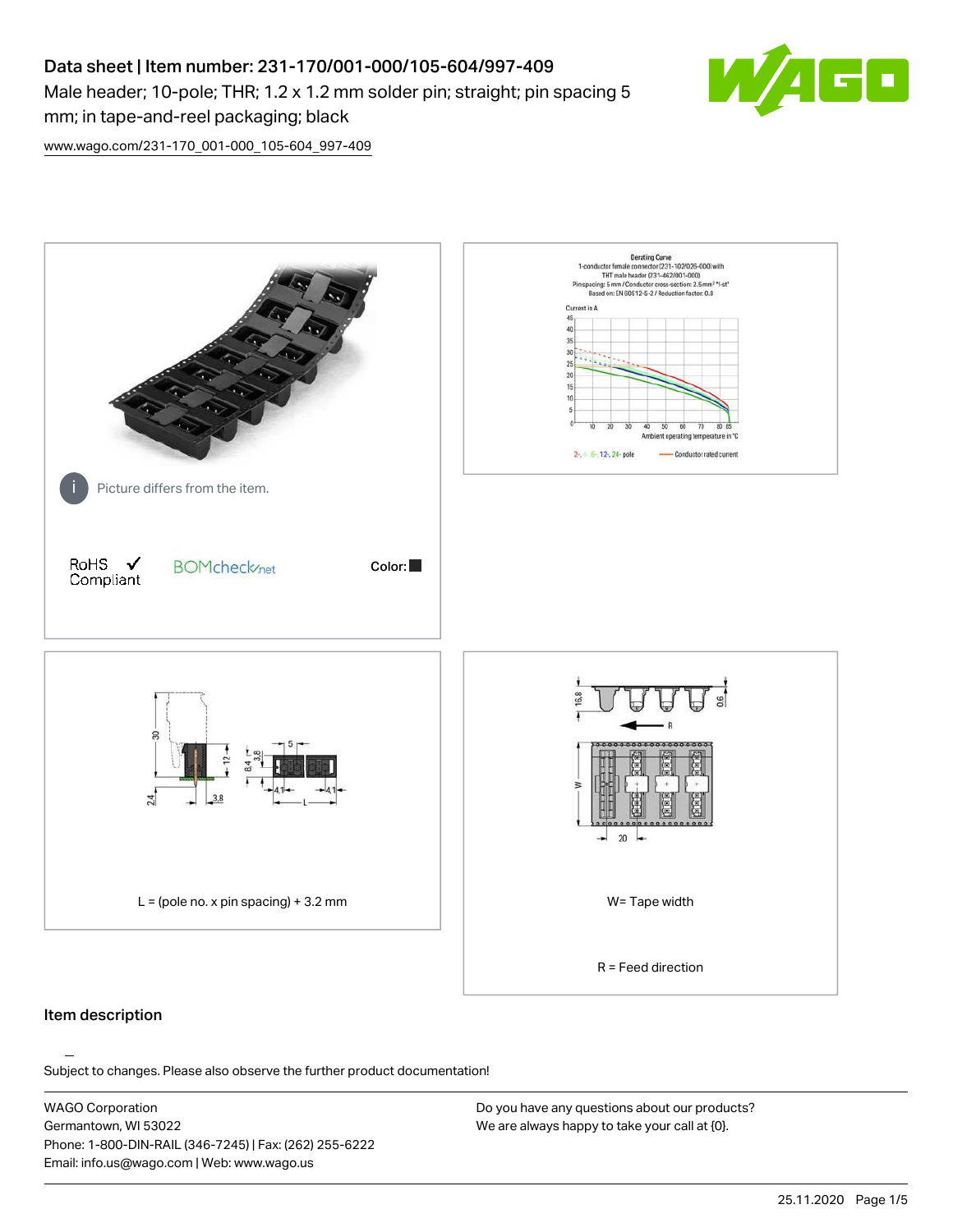[www.wago.com/231-170\\_001-000\\_105-604\\_997-409](http://www.wago.com/231-170_001-000_105-604_997-409)



- $\blacksquare$ THR male headers for reflow soldering in SMT applications
- $\blacksquare$ Available in tape-and-reel packaging for automated pick-and-place PCB assembly
- $\blacksquare$ 1.2 x 1.2 mm solder pins allow nominal current up to 16 A, enhancing stability of shorter headers
- $\blacksquare$ Also available in bulk packaging for manual placement
- П Male headers may be mounted horizontally or vertically
- With coding fingers П

#### Safety information 1:

The MCS - MULTI CONNECTION SYSTEM includes connectors without breaking capacity in accordance with DIN EN 61984. When used as intended, these connectors must not be connected/disconnected when live or under load. The circuit design should ensure header pins, which can be touched, are not live when unmated.

# Data

#### Electrical data

# Ratings per IEC/EN 60664-1

| Ratings per                 | IEC/EN 60664-1                                            |
|-----------------------------|-----------------------------------------------------------|
| Rated voltage (III / 3)     | 250 V                                                     |
| Rated surge voltage (III/3) | 4 <sub>k</sub> V                                          |
| Rated voltage (III/2)       | 320 V                                                     |
| Rated surge voltage (III/2) | 4 <sub>k</sub> V                                          |
| Nominal voltage (II/2)      | 630 V                                                     |
| Rated surge voltage (II/2)  | 4 <sub>k</sub> V                                          |
| Rated current               | 16 A                                                      |
| Legend (ratings)            | (III / 2) ≙ Overvoltage category III / Pollution degree 2 |

#### Ratings per UL 1059

| Approvals per                  | UL 1059 |
|--------------------------------|---------|
| Rated voltage UL (Use Group B) | 300 V   |
| Rated current UL (Use Group B) | 10 A    |
| Rated voltage UL (Use Group D) | 300 V   |
| Rated current UL (Use Group D) | 10 A    |

#### Ratings per UL 1977

| Rated voltage UL 1977 | 600 V |
|-----------------------|-------|
| Rated current UL 1977 |       |

Subject to changes. Please also observe the further product documentation! Ratings per CSA

| <b>WAGO Corporation</b>                                | Do you have any questions about our products? |
|--------------------------------------------------------|-----------------------------------------------|
| Germantown, WI 53022                                   | We are always happy to take your call at {0}. |
| Phone: 1-800-DIN-RAIL (346-7245)   Fax: (262) 255-6222 |                                               |
| Email: info.us@wago.com   Web: www.wago.us             |                                               |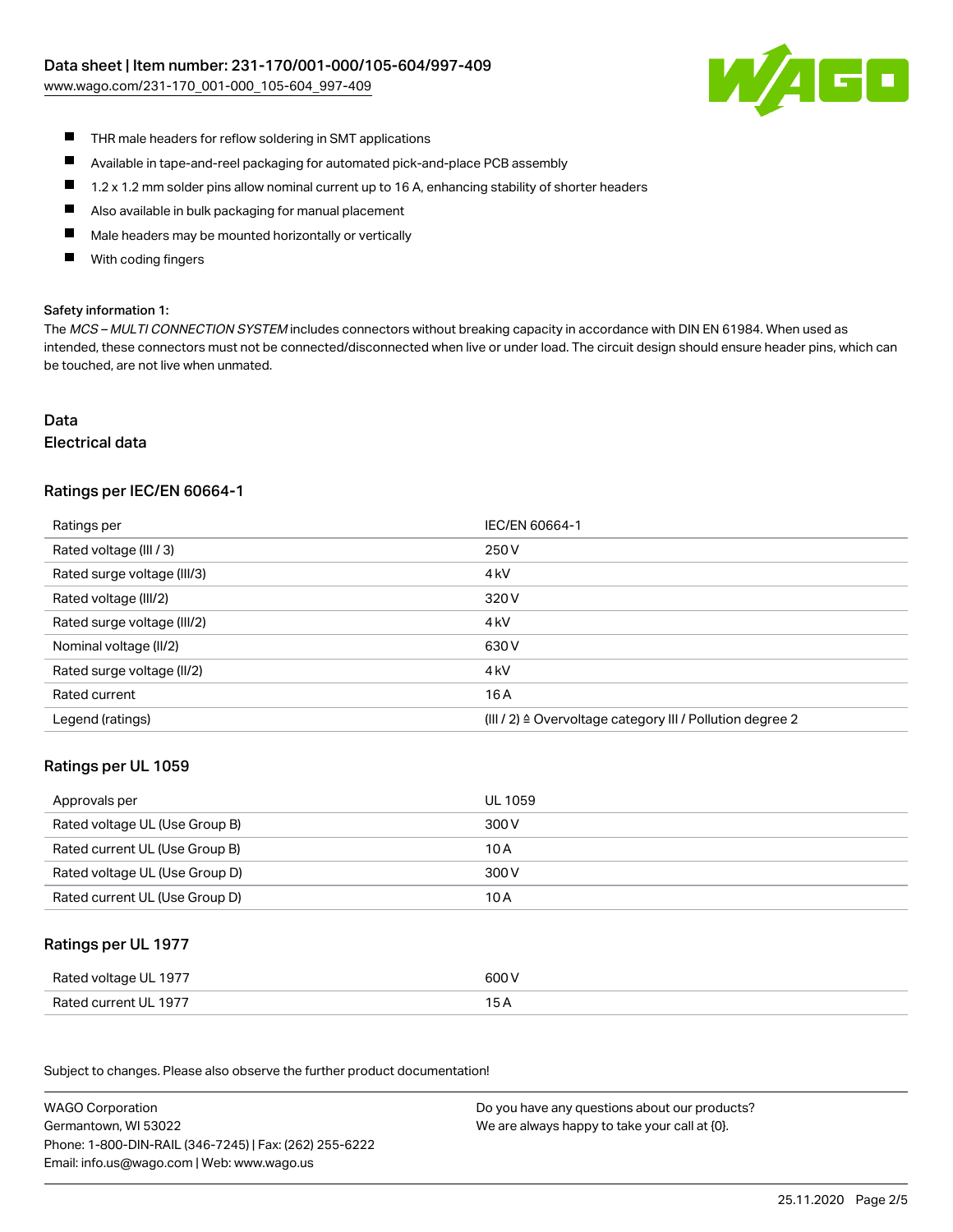

# Ratings per CSA

| Approvals per                   | CSA   |
|---------------------------------|-------|
| Rated voltage CSA (Use Group B) | 300 V |
| Rated current CSA (Use Group B) | 10 A  |
| Rated voltage CSA (Use Group D) | 300 V |
| Rated current CSA (Use Group D) | 10 A  |

# Connection data

| Pole No.                   | 10 |
|----------------------------|----|
| Total number of potentials | 10 |
| Number of connection types |    |
| Number of levels           |    |

# Physical data

| Pin spacing                              | 5 mm / 0.197 inch          |
|------------------------------------------|----------------------------|
| Width                                    | 53.2 mm / 2.094 inch       |
| Height                                   | 14.4 mm / 0.567 inch       |
| Height from the surface                  | 12 mm / 0.472 inch         |
| Depth                                    | 8.4 mm / 0.331 inch        |
| Solder pin length                        | $2.4 \text{ mm}$           |
| Solder pin dimensions                    | $1.2 \times 1.2$ mm        |
| Plated through-hole diameter (THR)       | $1.7$ <sup>(+0.1)</sup> mm |
| Reel diameter of tape-and-reel packaging | 330 mm                     |
| Tape width                               | 88 mm                      |

# Plug-in connection

| Contact type (pluggable connector) | Male connector/plug |
|------------------------------------|---------------------|
| Connector (connection type)        | for PCB             |
| Mismating protection               | No                  |
| Mating direction to the PCB        | 90°                 |

# PCB contact

| PCB contact                         | THR                                      |
|-------------------------------------|------------------------------------------|
| Solder pin arrangement              | over the entire male connector (in-line) |
| Number of solder pins per potential |                                          |

Subject to changes. Please also observe the further product documentation! Material Data

| <b>WAGO Corporation</b>                                | Do you have any questions about our products? |
|--------------------------------------------------------|-----------------------------------------------|
| Germantown, WI 53022                                   | We are always happy to take your call at {0}. |
| Phone: 1-800-DIN-RAIL (346-7245)   Fax: (262) 255-6222 |                                               |
| Email: info.us@wago.com   Web: www.wago.us             |                                               |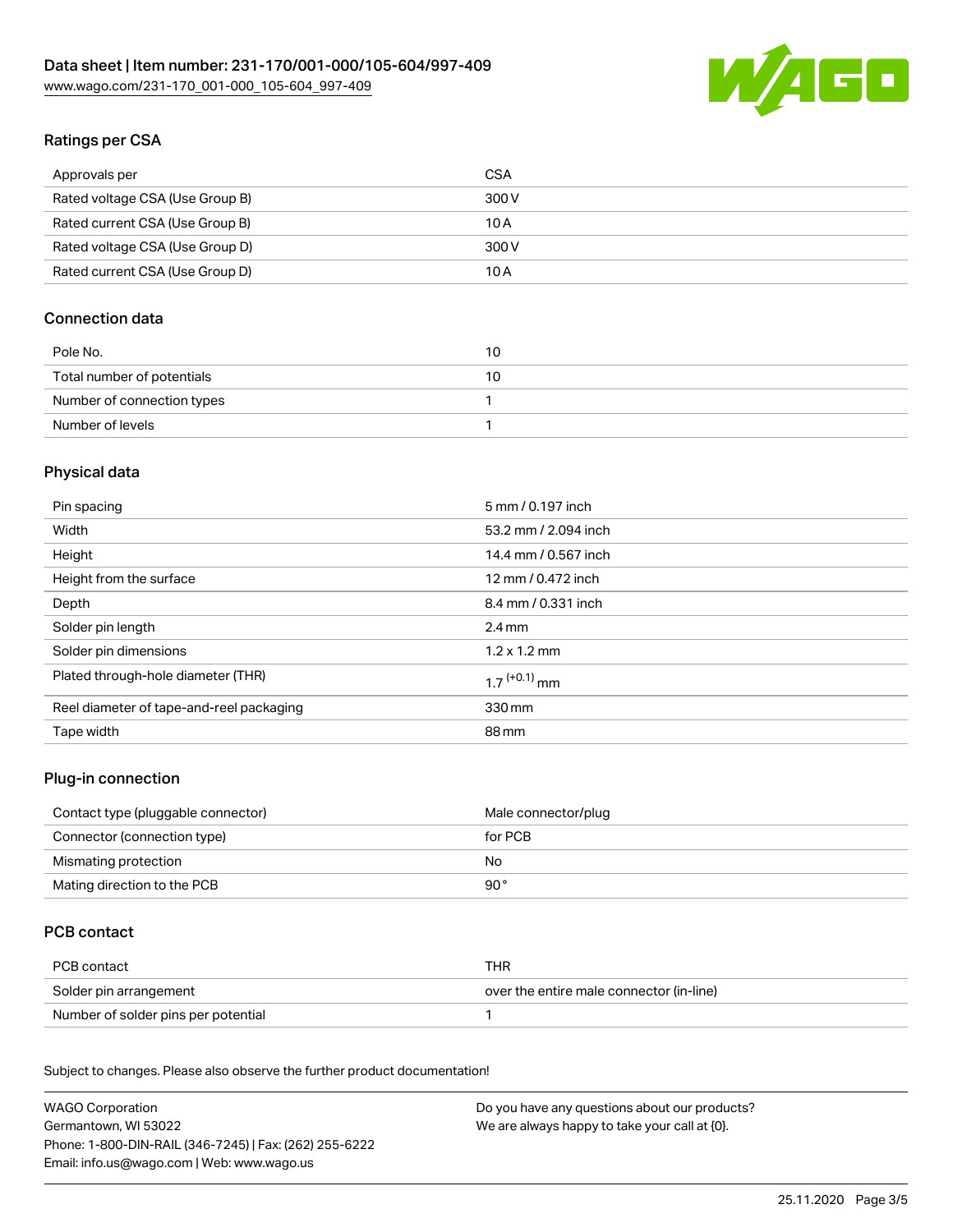

# Material Data

| Color                       | black                                  |
|-----------------------------|----------------------------------------|
| Material group              |                                        |
| Insulation material         | Polyphthalamide (PPA GF)               |
| Flammability class per UL94 | V <sub>0</sub>                         |
| Contact material            | Electrolytic copper (E <sub>Cu</sub> ) |
| Contact plating             | tin-plated                             |
| Fire load                   | $0.068$ MJ                             |
| Weight                      | 3 <sub>g</sub>                         |

#### Environmental Requirements

| Limit temperature range<br>-60 | $. +100 °C$ |
|--------------------------------|-------------|
|--------------------------------|-------------|

## Commercial data

| Packaging type        | bag           |
|-----------------------|---------------|
| Country of origin     | DE.           |
| <b>GTIN</b>           | 4050821042686 |
| Customs tariff number | 85366990990   |

#### Approvals / Certificates

#### Country specific Approvals

| Logo         | Approval                               | <b>Additional Approval Text</b> | Certificate<br>name |
|--------------|----------------------------------------|---------------------------------|---------------------|
| $\mathbb{C}$ | <b>CSA</b><br>DEKRA Certification B.V. | C <sub>22.2</sub>               | 1466354             |

### **Counterpart**

|               | Item no.231-110/026-000                                                        |                              |
|---------------|--------------------------------------------------------------------------------|------------------------------|
| <b>CALLES</b> | Female plug; 10-pole; 12 AWG max; pin spacing 5 mm; 1 conductor per pole; gray | www.wago.com/231-110/026-000 |

#### Compatible products

Marking accessories

Subject to changes. Please also observe the further product documentation!

WAGO Corporation Germantown, WI 53022 Phone: 1-800-DIN-RAIL (346-7245) | Fax: (262) 255-6222 Email: info.us@wago.com | Web: www.wago.us Do you have any questions about our products? We are always happy to take your call at {0}.